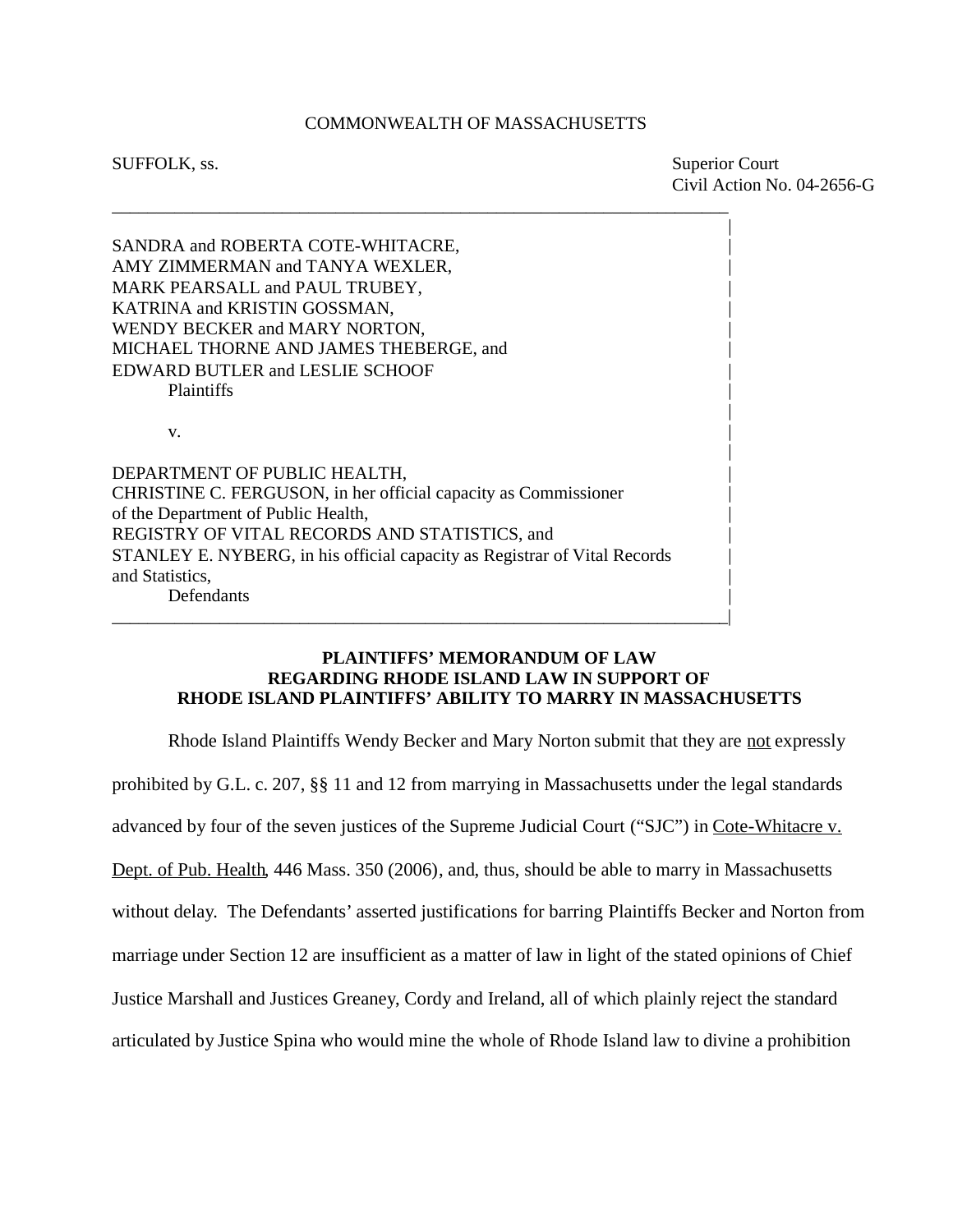where none has been expressly stated. See id. at 383-88 (Marshall, C.J. concurring); id. at 395 (Greaney, J., concurring); id. at 406-07 (Ireland, J., dissenting).

In order to justify the denial of marriage under Section 12, this SJC majority would require, at a minimum,<sup>[1](#page-1-0)</sup> evidence that marriage for same-sex couples is "prohibited" by an express pronouncement in Rhode Island's positive law (i.e., by constitutional amendment, statute, or controlling appellate decision). See id. at 384-85 (Marshall, C.J., concurring). Yet, instead of identifying any express prohibition in Rhode Island law that would satisfy Justices Marshall, Greaney, Cordy and Ireland, the Defendants advance an interpretive analysis of Rhode Island common law and statutes -- based on the gendered terms in some of Rhode Island's marriage statutes and two judicial decisions describing marriage in gendered terms -- which analysis is designed to fill the gap created by the glaring absence of any express prohibitory statement in Rhode Island's positive law. Whether thisinterpretative analysis would be sufficient for Justice Spina is beside the point because Justices Marshall, Greaney, Cordy and Ireland would all hold for the Plaintiffs on the "evidence" presented.

In Defendants' Memorandum of Law Regarding Rhode Island Law ("Defendants' Memo"), the Defendants acknowledge the divergent statutory analyses of the justices but avoid the question of what standard should control here. They never once argue that Justice Spina's approach to Section 12 should trump the views of the four Justices who expressly rejected it, and they also never assert that the "evidence" they have advanced would satisfy Justices Marshall, Greaney, Cordy, or Ireland's requirements. See generally Defendants' Memo, pp. 3-9.

<span id="page-1-0"></span><sup>1</sup> Justice Ireland, one member of this functional majority, would allow Rhode Island same-sex couples to marry, without requiring anything more, because Rhode Island is not one of the "five States that have enacted 'like legislation." Id. at 404 n.14 (Ireland, J., dissenting). See also infra, pp. 8, 9-10. Thus, a Rhode Island couple who is eligible to marry under Chief Justice Marshall's standard would automatically receive the support of Justice Ireland without having to satisfy any additional criteria.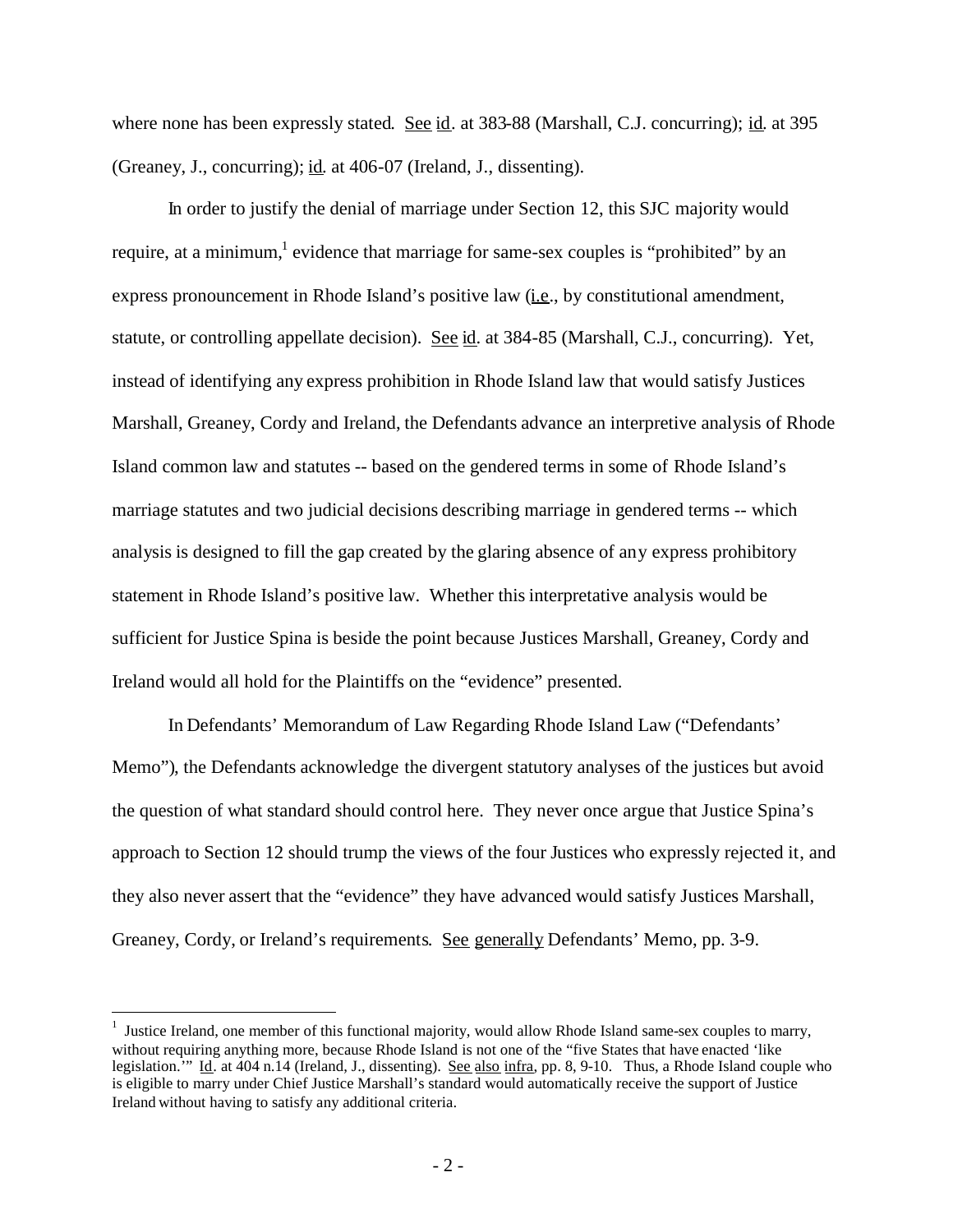As four of the Justices of the Supreme Judicial Court would find for Plaintiffs Becker and Norton notwithstanding the Defendants' asserted "evidence," this Court should enter preliminary and permanent relief for these Rhode Island Plaintiffs in the form of a judgment on their Second Amended Verified Complaint Seeking Declaratory and Injunctive Relief and Mandamus ("Second Amended Complaint"),<sup>[2](#page-2-0)</sup> thus removing G.L. c. 207, §§ 11 and 12 as a barrier to Plaintiffs Becker and Norton's marriage in Massachusetts.

#### **FACTUAL AND LEGAL BACKGROUND**

In 1913, the Legislature enacted G.L. c. 207 §§ 11 and 12 as part of a (now withdrawn) uniform law called the Uniform Marriage Evasion Act. Section 11 precludes and renders void the marriages of non-resident couples whose home State would expressly declare the marriage "void" if entered there. G.L. c. 207, §11; Cote-Whitacre, 446 Mass. at 359, 387-88 (recognizing that "the narrow and specific language of §11" is triggered when "the relevant statutory language of the applicant's home State explicitly provides that particular marriages are 'void.'") Section 12 governs the marriage licensing responsibilities of municipal clerks and provides:

Before issuing a license to marry a person who resides and intends to continue to reside in another state, the officer having authority to issue the license shall satisfy himself, by requiring affidavits or otherwise, that such person is *not prohibited from intermarrying by the laws of the jurisdiction where he or she resides*.

<span id="page-2-0"></span><sup>&</sup>lt;sup>2</sup> Given that the SJC has already considered the legal issues underlying Plaintiffs' Motion for Preliminary Injunction and directed this Court to take immediate action in response, this Court is well-positioned to enter a judgment in favor of Rhode Island Plaintiffs Becker and Norton. Contrary to Defendants' position (see Defendants' Memo, p. 9 n.7), the Rhode Island Plaintiffs' claims are ripe for entry of judgment, notwithstanding the pendency of claims asserted by the New York Plaintiffs and the outstanding issues, if any, regarding the Registar's duty to record the licenses of already married couples (i.e., Count IV of Plaintiffs' Second Amended Complaint as it pertains to the Plaintiff Couples from Connecticut, Maine, New Hampshire and Vermont). See Cote-Whitacre, 446 Mass. at 352 (per curiam) (directing entry of judgment against some but not all of the Plaintiff Couples). See also id. at 361 n. 10 and 362 n. 11 (Spina, J., concurring) (clarifying that the already-entered marriages of couples from non-void states are "presumptively valid" and should "for all legal purposes be treated as a valid marriage"). Having been prevented from marrying in the first place, the license recording issue, which the parties are presently working to resolve, does not affect Plaintiffs Becker and Norton. (Even with respect to other already-married couples from Rhode Island, if this Court were to conclude that Rhode Island law does not "prohibit" the marriage of same-sex couples within the meaning of §12, the Commonwealth would have no basis to contest the recording or indexing of licenses already-issued to such Rhode Island couples.) Simply put, there is no just reason to delay the entry of judgment here. Defendants will still be able to appeal the judgment of this Court, should they so choose.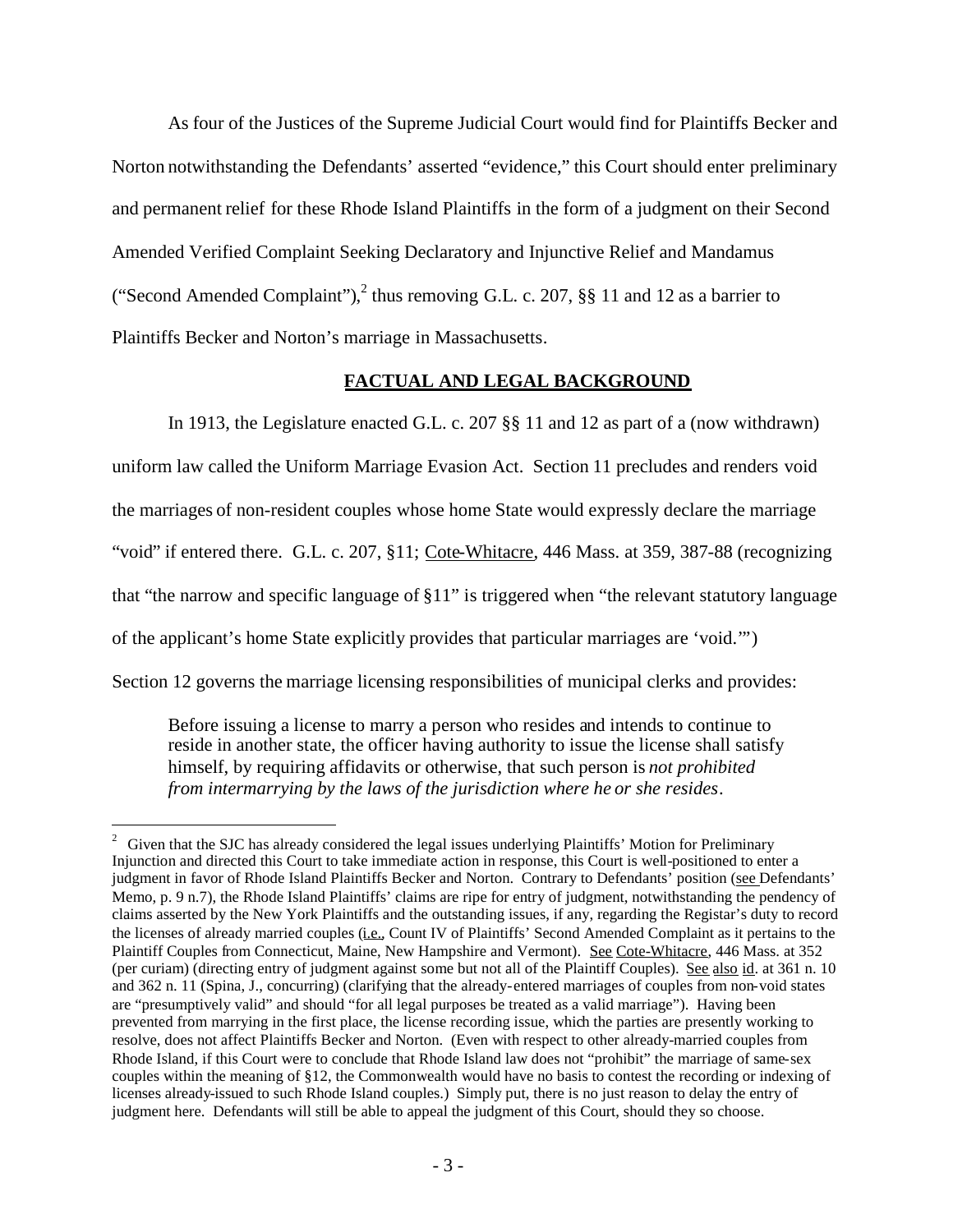G.L. c. 207, §12 (emphasis added).

Prior to the expiration of the stay in Goodridge on May 17, 2004, the Commonwealth never barred non-resident couples from marrying under Sections 11 and 12, regardless of whether the marriage would be technically "void" or merely prohibited if contracted in the home state. See Affidavits of Town and City Clerks (filed June 21, 2004 in the then-consolidated case, Johnstone v. Reilly, C.A. No. 04-02655-G, the "Clerks' Affidavits"), e.g., Affidavit of Douglas Johnstone, ¶¶4-6. So long as the applicants executed the Notice of Intention to Marry, the Commonwealth did not prevent clerks from issuing marriage licenses to non-residents. Id.

Starting May 17, 2004 and continuing to present day, the Commonwealth has instructed municipal clerks to deny marriage licenses to all out-of-state same-sex couples, no matter their State of residence. Id. With respect to Rhode Island, the Commonwealth expressed its reason for barring marriage to all Rhode Island same-sex couples in its 57-page guide listing the marriage laws of other U.S. states and territories, which provides, in relevant part: "Marriage between same-sex persons in Rhode Island is not permitted in Rhode Island." See Appendix to Clerks' Affidavits, Exhibit K*;* see also Commonwealth's current Guide (dated June 21, 2005) at http://www.mass.gov/Eeohhs2/docs/dph/vital\_records/impediment.pdf.

Plaintiffs Wendy Becker and Mary Norton of Providence, Rhode Island, filed their Notice of Intention of Marriage in Attleboro, Massachusetts on May 21, 2004 but were informed by the Attleboro clerk that they would not be eligible to marry solely because they live in Rhode Island. Plaintiffs Becker and Norton, committed to each other for eighteen years, are raising two young children -- a six-year-old daughter and a three-year-old son -- both of whom they jointly adopted through Rhode Island's foster care system. Second Amended Complaint, ¶¶43-49. When they were denied the opportunity to marry, they joined in bringing this lawsuit with other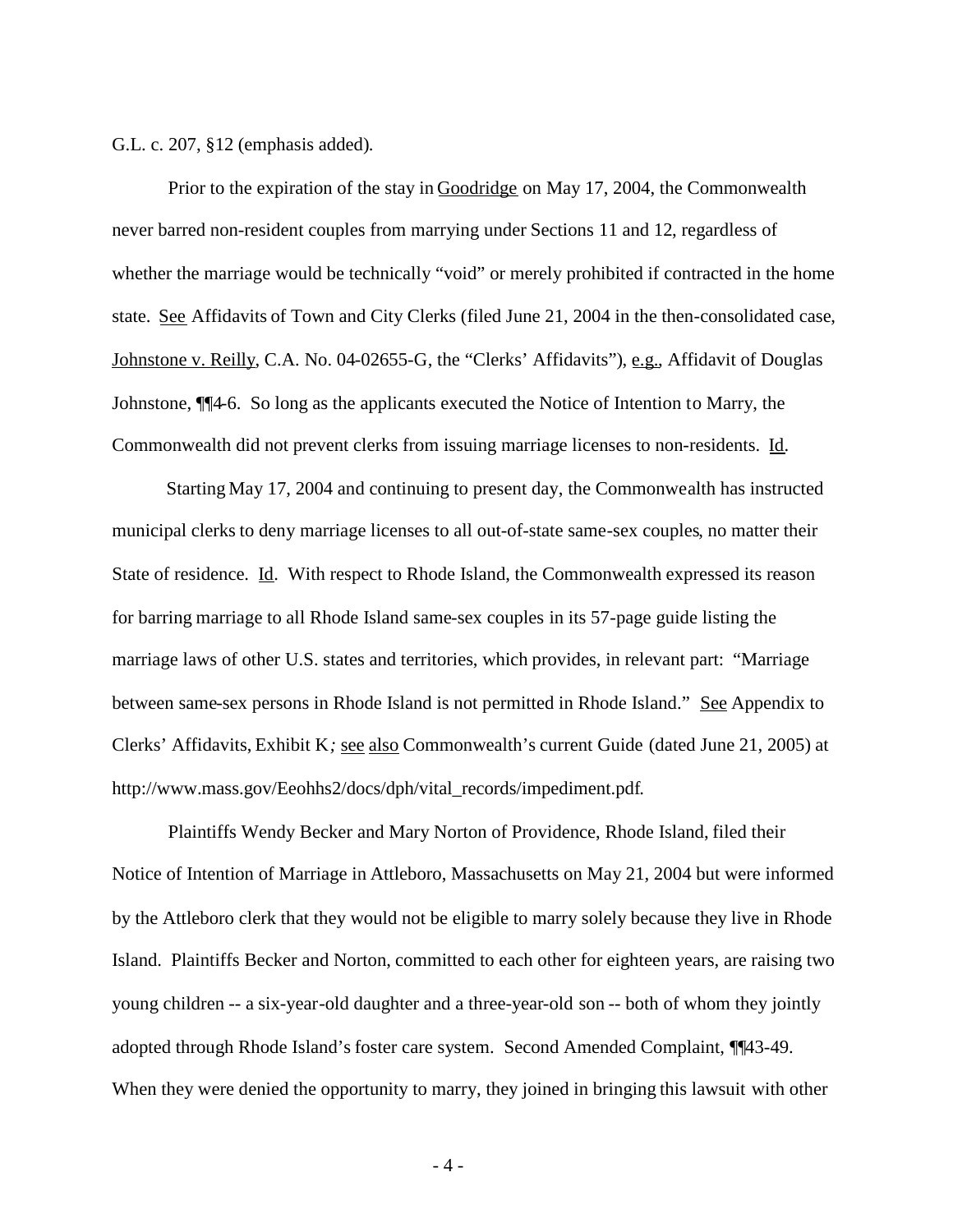same-sex couples who had been adversely affected by the enforcement scheme the Commonwealth devised following Goodridge*.*

In addition to other claims, Plaintiffs Becker and Norton alleged that the Commonwealth's test of marriage eligibility (i.e., whether couples are able to marry in their home state) was inconsistent with the requirements of Sections 11 and 12. Moreover, they alleged that the Commonwealth purposely resurrected Sections 11 and 12 after years of disuse and interpreted them to new extremes in order to bar 100% of same-sex couples from across the United States from marrying here – extending Sections 11 and 12's reach beyond "void" or "prohibited" marriages to all marriages that could not have been celebrated in the home state – thus depriving non-resident same-sex couples of the equal protection of the laws.

The Plaintiffs filed a Motion for Preliminary Injunction, seeking to enjoin the Defendants from administering Sections 11 and 12 to bar otherwise qualified non-resident same-sex couples from obtaining marriage licenses and directing the Defendants to process and index marriage applications and licenses from non-resident same-sex couples in the ordinary course. In August, 2004, the Superior Court (Ball, J.) denied the Couples' Motion, and the Plaintiffs appealed.

On March 30, 2006, the Supreme Judicial Court issued its decision on the Plaintiffs' Motion for Preliminary Injunction. See Cote-Whitacre, 446 Mass. at 350. Though affirming in large part this Court's denial of their motion, the SJC ruled that the Commonwealth had erred in its interpretation of Section 12 and directed that the cases of the Rhode Island and New York Plaintiffs proceed in this Court on an expedited basis for a determination of whether couples from those states were outside the reach of Section 12 as now authoritatively construed for the first time by the SJC.

- 5 -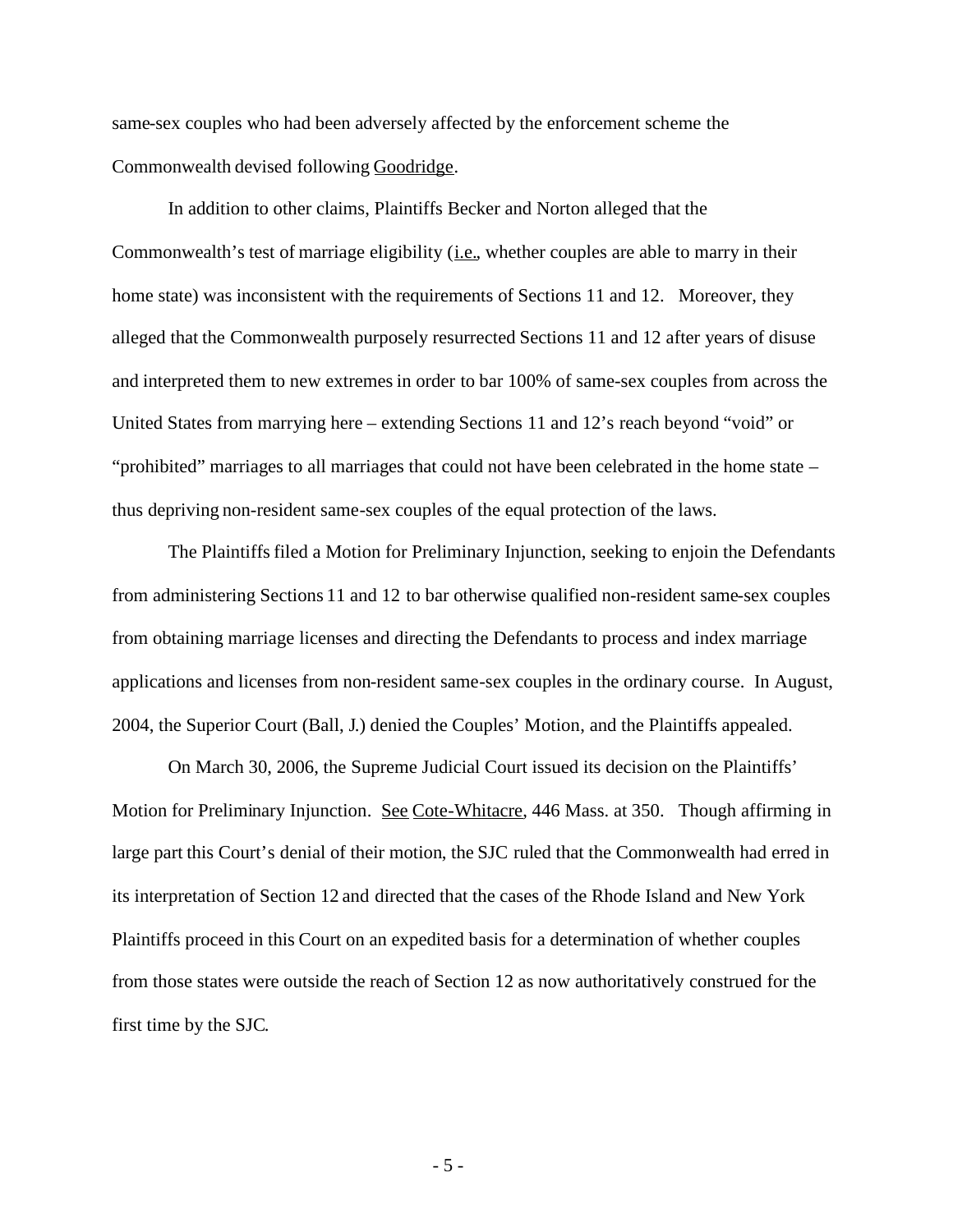Although the SJC's decision consisted of four separate opinions with various rationales

asserted, on the question of the interpretation of Section 12, a majority of the Justices concluded

that the Commonwealth's interpretation of this statutory scheme was overly broad and

implicated the selective enforcement doctrine.

#### Chief Justice Marshall's Opinion

In her separate opinion, Chief Justice Marshall (with whom Justices Greaney and Cordy

joined) found the Commonwealth's interpretation of Section 12 to be overly broad and selective:

[T]he record leaves no question that the Commonwealth has applied G.L. c. 207, §12, in a manner purposely intended to deny any non-resident same-sex couple the opportunity to marry in Massachusetts. … This is a classic case of unequal enforcement. See Yick Wo v. Hopkins, 118 U.S. 356, 373-74, 6 S. Ct. 1064, 30 L.Ed. 220 (1886) (unequal enforcement of laws regulating laundries to disadvantage Chinese business owners).

In my view, both the requirements of G.L. c. 207, §12, and the requirements of equal protection demand that nonresident same-sex couples who wish to marry in Massachusetts, and who reside in States where they are *not expressly prohibited from marrying by statute, constitutional amendment, or controlling appellate court decision*, be permitted, at the very least, to present evidence to rebut the Commonwealth's claim that their home State would prohibit their marriage.

Cote-Whitacre, 446 Mass. at 391-92 (Marshall, C.J., concurring) (emphasis added).

In reaching this conclusion, Chief Justice Marshall soundly rejected the Commonwealth's and Justice Spina's interpretation on Section 12 - namely, that "any marriage that is not expressly *permitted* by the law of the couple's home State must be deemed 'prohibited' by that State." Id. at 383. In Chief Justice Marshall's view, whether Rhode Island itself would issue marriage licenses to same-sex couples is not relevant; rather, what is relevant is whether the express requirements of Section 12 have been met. Id. at 384. Chief Justice Marshall emphasized that Section 12 "lays out clear, objective criteria," id. at 384, and that, to bar marriage under Section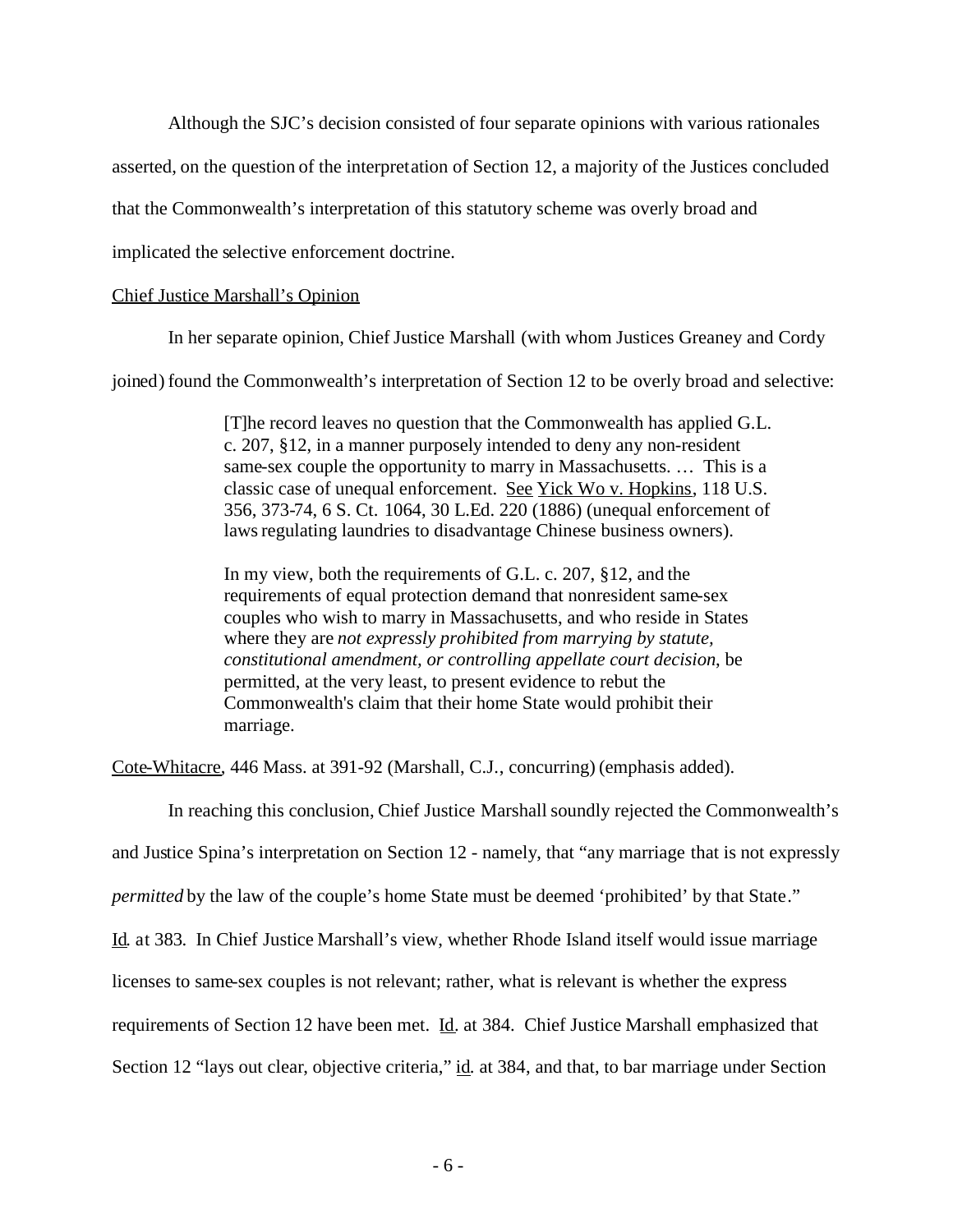12, the home state must affirmatively and positively "put itself on record through a positive statement of the law that the nuptials are 'prohibited.'" Id. at 387; see also id. at 385 ("That the reach of §12 extends only to express, controlling prohibitions on a particular marriage is evident from its history.")

Though it would be "appropriate for a court to resort to the common law of its own jurisdiction to fill in the gaps and interstices of statutes," Chief Justice Marshall made clear that a Massachusetts court should not resort to such interpretative processes when examining another State's laws pursuant to Section 12. See, e.g., id. at 387 n.4. This is because Section 12 "directs" our courts to employ a specific set of criteria for determining the law of another State." Id. In the absence of a direct statement on the question, to allow the Commonwealth to roam the law of another state to predict or divine the meaning of that state's laws, would be, in Justices Marshall's words, to invite the Commonwealth "to act as the final arbiter of the penumbras of another State's 'continually evolving' common law on same-sex marriage, and only same-sex marriage," id. at 384; "to cherry-pick the pronouncements as to same-sex marriage to which it will give credence,"  $\underline{\text{id}}$ ; to do "serious damage to the principle of limited government,"  $\underline{\text{id}}$ ; and to go beyond the intent of Section's 12 enactors whose choice of words "urge [] restraint when determining which marriages the Legislature intends to declare 'prohibited.'" Id. at 388.

In sum, according to Chief Justice Marshall (speaking for herself and Justices Greaney and Cordy),

> G.L. c. 207, §12, plainly requires the Commonwealth to refrain from issuing marriage licenses to any out-of-State couple whose nuptials would be directly prohibited in their home State and, conversely, to issue marriage licenses and solemnize marriages*in all other cases*.

Id. at 385 (emphasis added).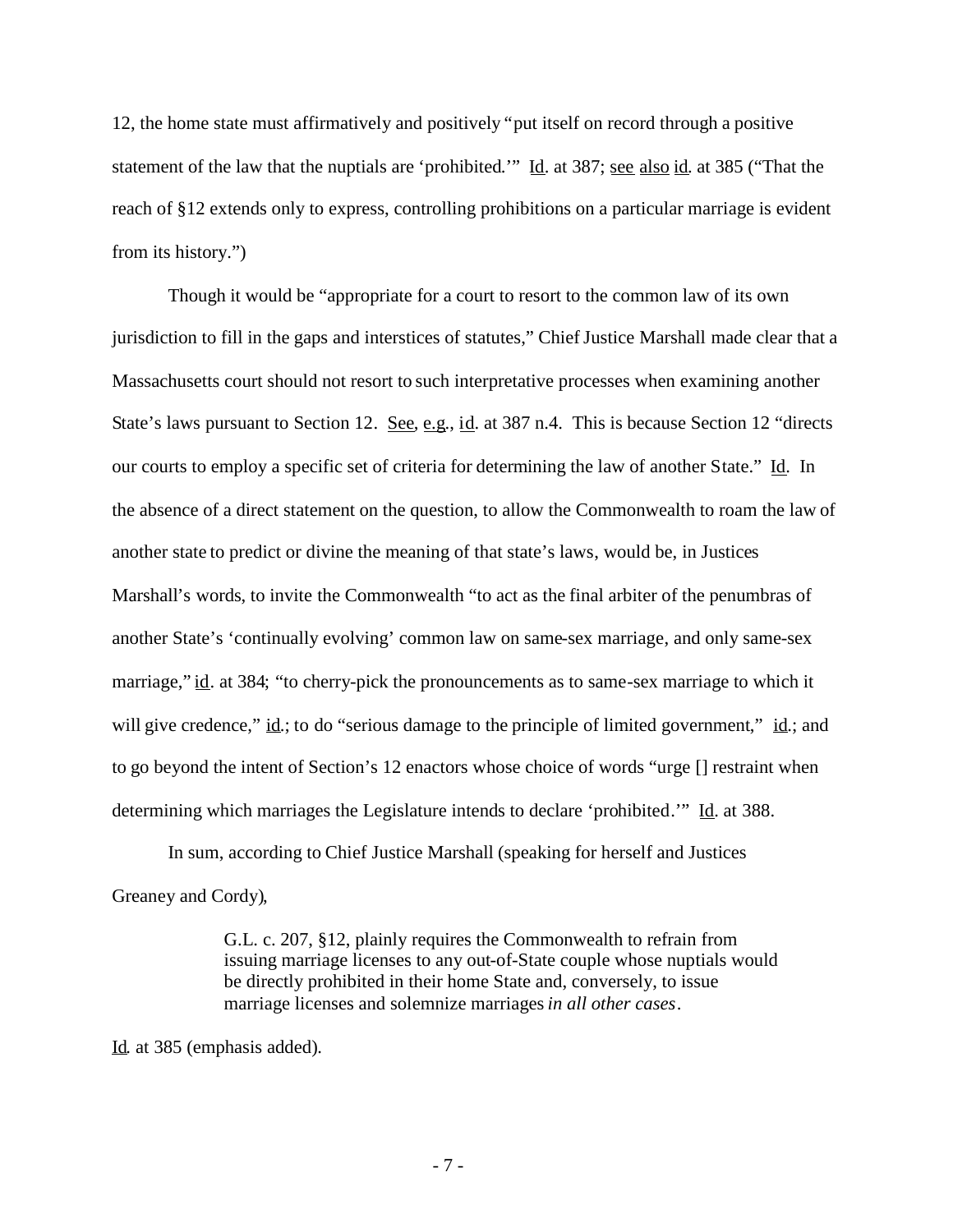Justice Ireland's Opinion

Justice Ireland advances an even more narrow interpretation of Section 12. Justice Ireland would read Section 12's "prohibition" requirement as applying, at best, only to the five States who have adopted "like legislation."<sup>[3](#page-7-0)</sup> Id. at 404 n.14. Rhode Island has never adopted the Uniform Marriage Evasion Act, in form or substance, and as such, Plaintiffs Becker and Norton would not be precluded from marrying here under Justice Ireland's interpretation of Section 12.

Notably, Justice Ireland follows Chief Justice Marshall's opinion in repudiating

the Commonwealth's and Justice Spina's approach to Section 12. On this exact point,

Justice Ireland states:

As Chief Justice Marshall points out, under Justice Spina's broad interpretation of the marriage licensing statute, the executive branch would be permitted "to act as the final arbiter of the penumbras of another State's 'continually evolving' common law on same-sex marriage, and only samesex marriage, see *ante* at 361, 844 N.E.2d at 637 (Spina, J., concurring)," and the Commonwealth would be able to "cherry-pick the pronouncements as to same-sex marriage to which it will give credence." *Ante* at 384, 844 N.E.2d at 653 (Marshall, C.J., concurring).

Id. at 406. Simply put, Justice Spina's approach to the statute is, quite obviously, one that Justice Ireland rejects.

<span id="page-7-0"></span><sup>&</sup>lt;sup>3</sup> Only five states (including Massachusetts) ever enacted, in full or in substance, the Uniform Marriage Evasion Act: Illinois, Louisiana, Vermont, and Wisconsin. See 1915 Ill. Laws 496; 1914 La. Acts 151; 1912 Vt. Acts & Resolves 110; 1915 Wisc. Stat. 270. The Commissioners on Uniform State Laws withdrew the Uniform Marriage Evasion Act in 1943 after concluding that, in the absence of its widespread adoption, "it merely tend[ed] to confuse the law." Cote-Whitacre, 446 Mass. at 404 n.14 (Ireland, J., dissenting) (citations omitted). Massachusetts is one of now only four states to maintain a version of the Uniform Marriage Evasion Act on its books. The three states that maintain this uniform law in addition to Massachusetts are Illinois, Wisconsin, and Vermont. See 750 Ill. Comp. Stat. 5/217; Wis. Stat. Ann. §765.04; Vt. Stat. Ann. Tit. 15, §6. Louisiana repealed its law in the wake of Loving v. Virginia*,* 388 U.S. 1 (1967). See 1972 La. Acts 171. New Hampshire and Wyoming enacted reverse evasion statutes of their own, though theirs were not directly associated with the Uniform Marriage Evasion Act itself. See N.H. Rev. Stat. §457:44; Wy. St. §20-1-103.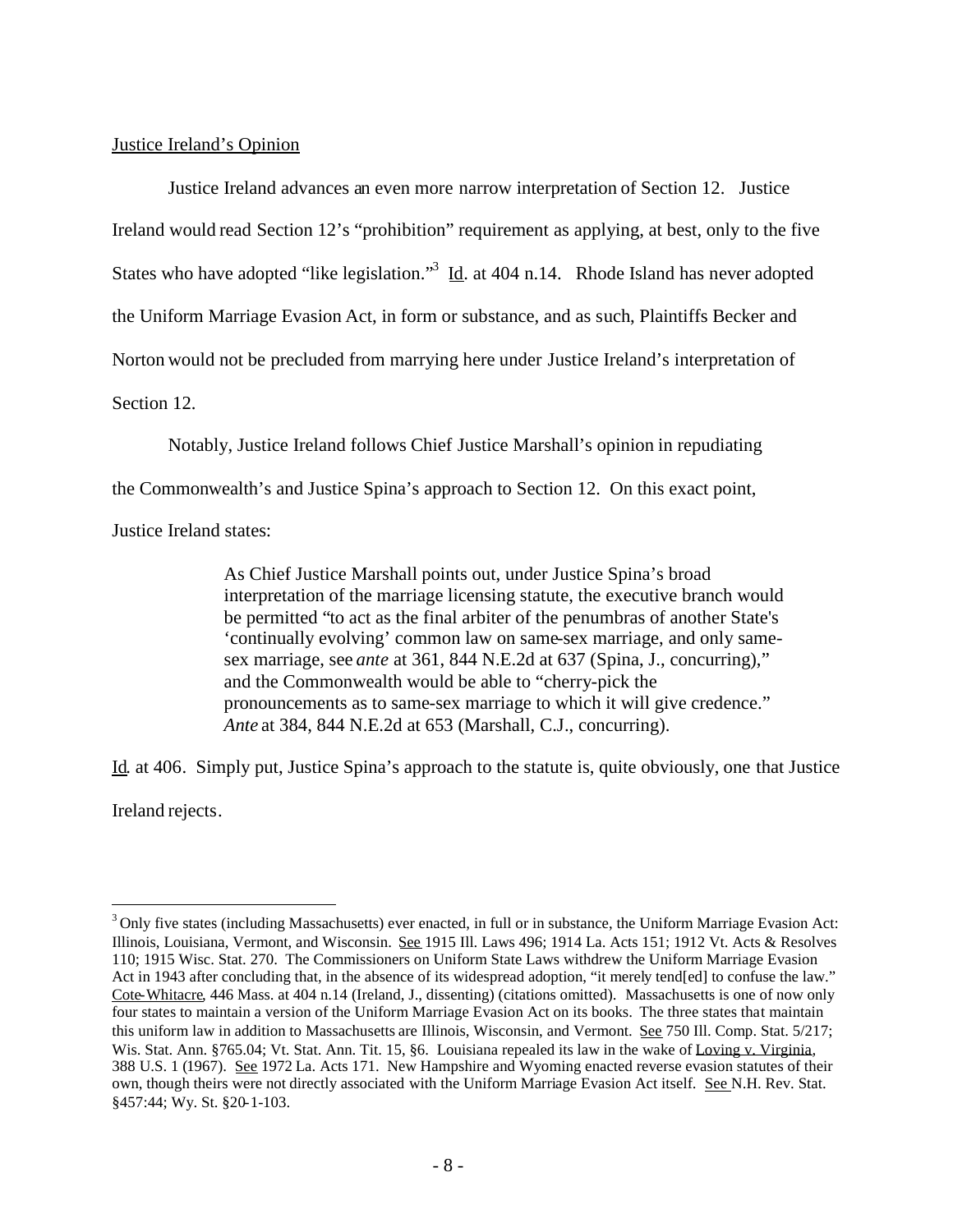### Justice Spina's Opinion

Because Justice Spina's approach to Section 12 has been expressly rejected by Justices Marshall, Greaney, Cordy, and Ireland, id. at 383-88, 395, 406-07, Justice Spina's position on whether a Rhode Island same-sex couple is precluded from obtaining a marriage license by Section12 cannot control these proceedings and, thus, is irrelevant here.<sup>4</sup>

### **ARGUMENT**

## **I. RHODE ISLAND LAW DOES NOT "PROHIBIT" MARRIAGE FOR SAME-SEX COUPLES WITHIN THE SJC'S INTERPRETATION OF SECTION 12.**

Plaintiffs Becker and Norton now have the opportunity "to present evidence to rebut the Commonwealth's claim" that Rhode Island would "prohibit" their marriage within the meaning of Section 12. See Cote-Whitacre, 446 Mass. at 352 (per curiam) and 392 (Marshall, C.J., concurring). Whether under the standard set by Chief Justice Marshall or that set by Justice Ireland,the Plaintiffs are not precluded from marriage eligibility by Section  $12<sup>5</sup>$  and, therefore, are entitled to a judgment allowing them to marry immediately.

# **A. Plaintiffs Satisfy Justice Ireland's Criteria For Marriage Under Section 12.**

The fact that Rhode Island never enacted the Uniform Marriage Evasion Act, in form or substance, conclusively demonstrates that Rhode Island same-sex couples are not "prohibited" from marrying under Justice Ireland's interpretation of Section 12. See id. at 404 n.14 ("[A] plain reading of the statute suggests that §§11 and 12 should only apply to the five States that

<span id="page-8-0"></span><sup>4</sup> The difference between Justice Spina's and Chief Justice Marshall's interpretation is Justice Spina's willingness to "look at the home State's general body of common law [to] ascertain whether that common law has interpreted the term "marriage" as the legal union of one man and one woman as husband and wife." Id. at 363 n.12 (Spina, J., concurring); see also id. at 383-84, 387 n.4, 388-89 (Marshall, C.J., concurring).

<span id="page-8-1"></span> $<sup>5</sup>$  Plaintiffs Becker and Norton are otherwise qualified to marry in Massachusetts, a point the Defendants have never</sup> contested.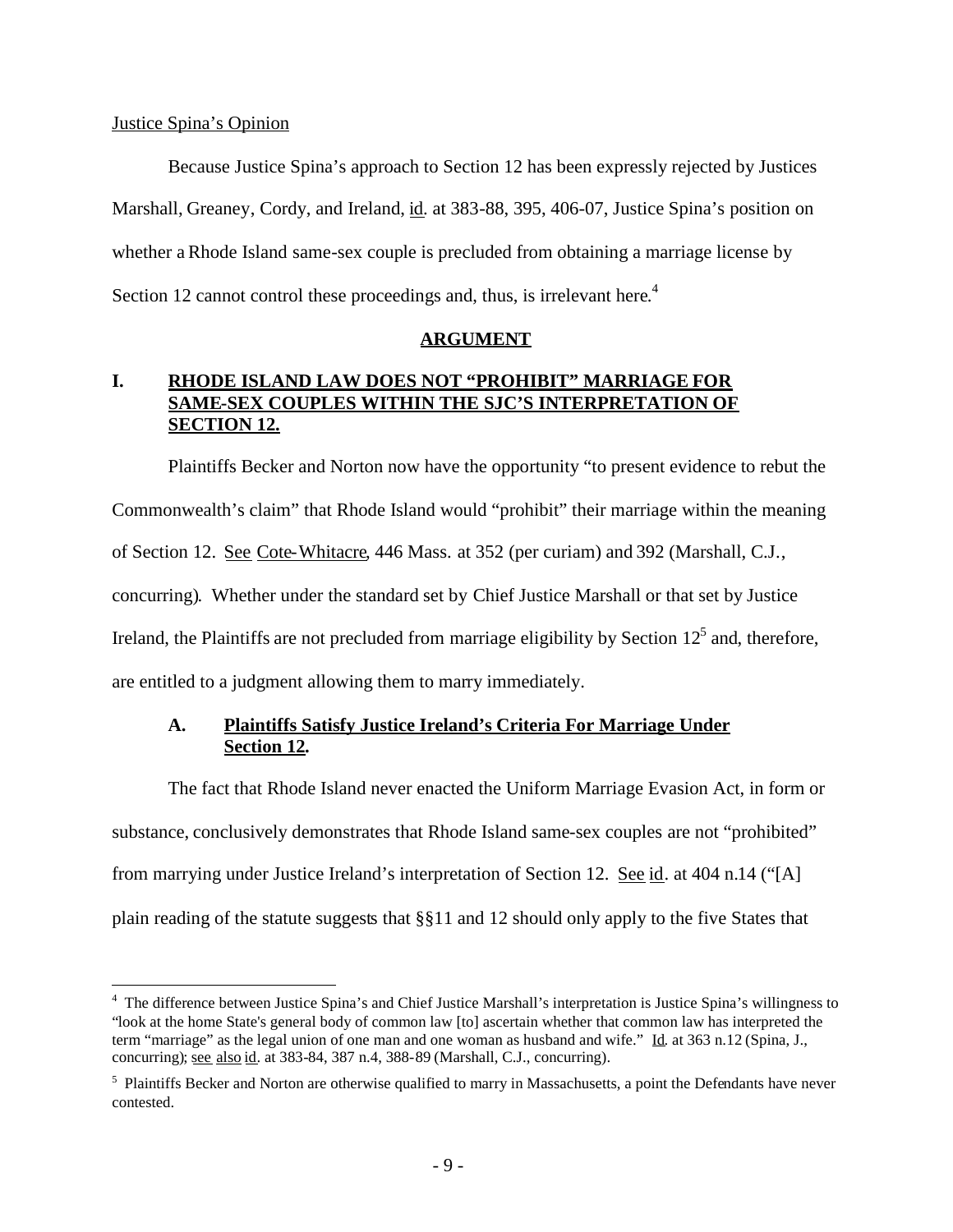have enacted 'like legislation.'") (Ireland, J., dissenting). For this reason, Justice Ireland would allow Plaintiffs Becker and Norton to marry.[6](#page-9-0)

### **B. Plaintiffs Satisfy Justices Marshall, Greaney, and Cordy's Criteria for Marriage Under Section 12.**

In Chief Justice Marshall's view, Section 12 is a limited purpose statute. It is designed to balance two competing interests: facilitating the marriages of non-residents while simultaneously policing within Massachusetts only the marriages of non-residents that are forbidden at home. See id. at 386-87 (Marshall, C.J., concurring) (discussing the uniform law's dual legislative goals: "[to] give full effect to the *prohibitory laws* of each state" and to support all marriages that do not offend the home state's public policy "as *declared* by [the home state's] laws") (citations omitted). Rather than create a guessing game as to what another state expects the Commonwealth to do when confronted with a marriage application from one of its non-residents, Section 12 requires other states to speak clearly against the marriage if they want the Commonwealth to prevent it. Id. at 387. When the home state unequivocally "put[s] itself on record through a positive statement of the law that the nuptials [in the home state] are 'prohibited,'" the Commonwealth's municipal clerks must bar that marriage here under Section 12. Id. In marriage parlance, Section 12 is the statutory equivalent of "speak now or forever hold your peace." Failure of another state to speak clearly against the marriage means the marriage will go forward. Id. at 385.

Thus, according to Chief Justice Marshall's opinion, "the word 'prohibited' in §12 refers only to marriages that are expressly forbidden by another's State's positive law - that is, by constitutional amendment, statute, or controlling appellate decision." Id. at 384-85 (Marshall, C.J., concurring). Despite a thorough canvassing of Rhode Island law, Plaintiffs Becker and

<span id="page-9-0"></span><sup>&</sup>lt;sup>6</sup> The Defendants would seemingly concede that the Plaintiffs can marry under Justice Ireland's reading of Section 12.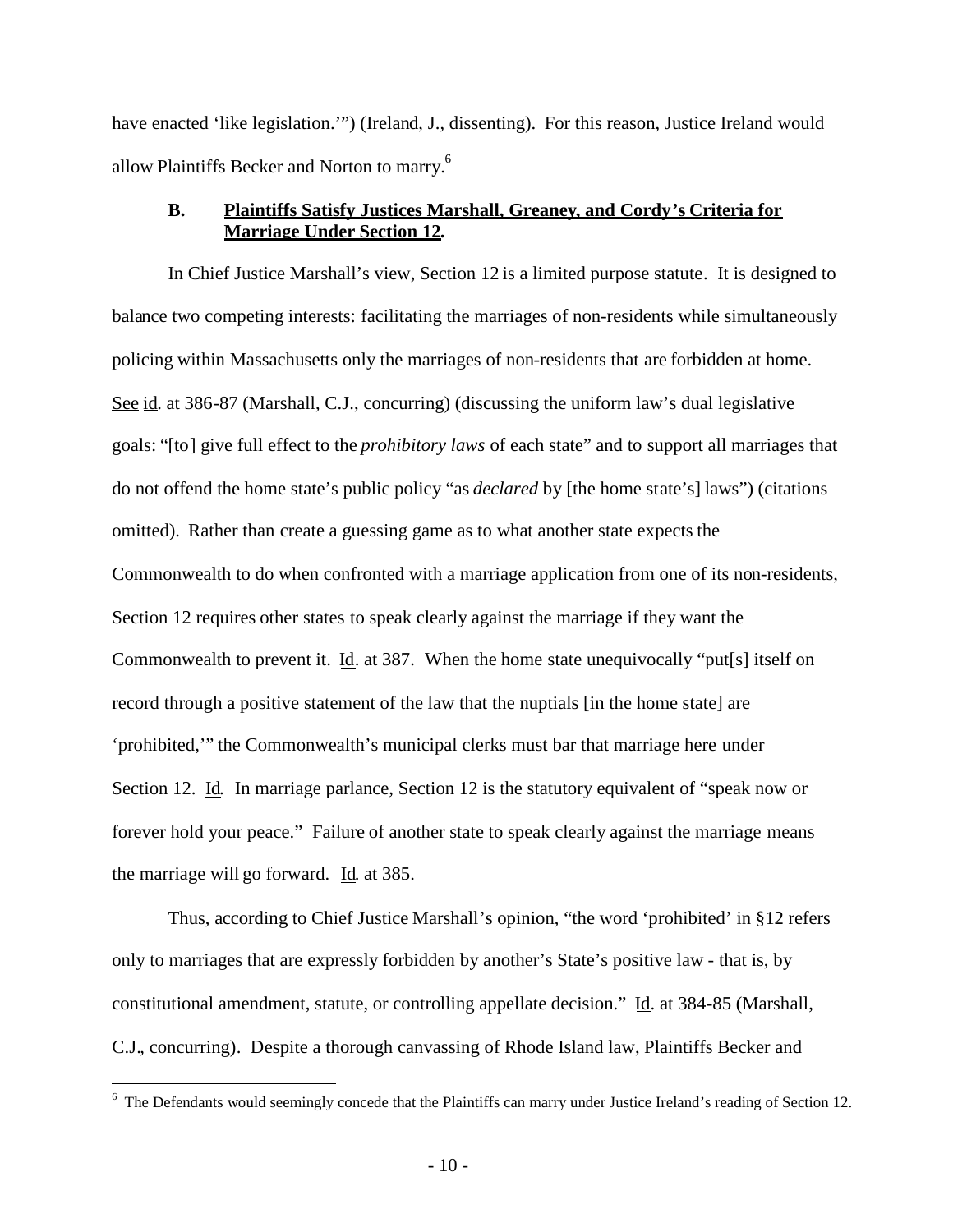Norton have found no statement expressly forbidding the marriage of same-sex couples in Rhode Island's positive law (i.e., by constitutional amendment, statute, or controlling appellate decision).

Moreover, despite having had an opportunity to bring forward any law in Rhode Island to the contrary, the Defendants themselves have not identified any Rhode Island statute, constitutional provision, or controlling appellate decision that "expressly forbids" the marriage of same-sex couples in Rhode Island. In fact, nowhere in Defendants' brief do they claim to have met the test set by Justices Marshall, Greaney or Cordy.<sup>[7](#page-10-0)</sup> Therefore, for this simple reason, under the governing opinion on this issue in Cote-Whitacre, Plaintiffs Becker and Norton are entitled to marry in Massachusetts immediately.

In an effort to avoid this result, the Defendants argue that two facets of Rhode Island law should be dispositive here: (1) the marriage statutes in Rhode Island include gender-specific terms (e.g., male/female, bride/groom) and consanguinity restrictions that track along gender lines (see Defendants' Memo, p. 7-8); and (2) Rhode Island case law states that parties to Rhode Island common-law marriages must show that they "intend[] to enter into the husband-wife relationship" and that "'[m]arriage' is a status which determines the relations between husband and wife." (see Defendants' Memo, p. 8-9 (omitting emphasis not present in authority excerpted by Defendants)).

Whatever relevance these aspects of Rhode Island law might have had were Justice Spina's opinion controlling, they clearly cannot be dispositive without gutting the controlling interpretations of Justices Marshall, Greaney, Cordy, and Ireland that expressly disavowed

<span id="page-10-0"></span><sup>7</sup> Compare Defendants' Memo, p. 9 ("Therefore, as a matter of common law, Rhode Island defines marriage as between a man and a woman. See Cote-Whitacre, 446 Mass. at 364 n.12 (Spina, J., concurring) (concluding that another state's common law is relevant to whether that state 'prohibits' same-sex marriage).")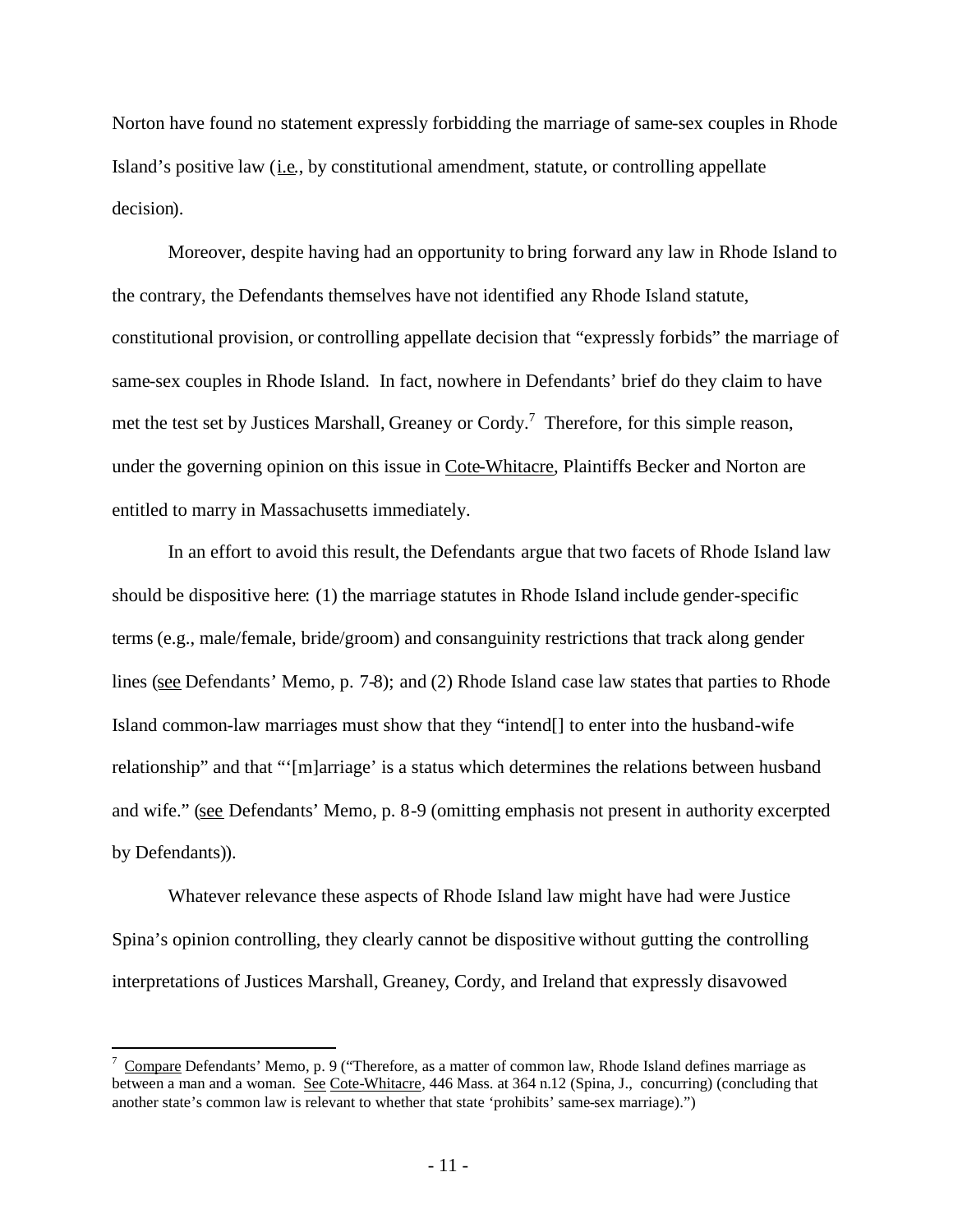Justice Spina's views. See Cote-Whitacre, 446 Mass. at 383-88 (Marshall, C.J. concurring); id. at 395 (Greaney, J., concurring); id. at 406-07 (Ireland, J., dissenting).

### **1. Gendered-Statutes Are Not the Same As Statutes that Expressly "Prohibit" Marriage for Same-Sex Couples.**

Notwithstanding the presence of gendered terms in some of Rhode Island's marriage laws,and notwithstanding that these laws were previously brought to the attention of the SJC,<sup>8</sup> Chief Justice Marshall's opinion makes clear that Rhode Island is not a state "where same-sex" marriage is expressly prohibited by statute." Id. at 392 and 392 n.11 (identifying the statutes in Maine, New Hampshire, Connecticut, Vermont, and Maine that expressly forbid same-sex couples from marriage and noting that Rhode Island and New York couples should be able to pursue selective enforcement claims because their marriages are not expressly prohibited by statute). Notably, even Justice Spina's opinion places Rhode Island in the category of states that do not expressly forbid marriage for same-sex couples by statute.<sup>[9](#page-11-1)</sup>

<span id="page-11-0"></span> $8\,$  In Addendum B of their appellate brief to the SJC, the Defendants provided a chart purporting to summarize the marriage laws in other jurisdictions, including Rhode Island. A copy of the relevant page from Addendum B on Rhode Island law (the "Rhode Island Chart") is attached hereto as Exhibit 1. This summary chart did not address Rhode Island's judicial decisions, but it did provide the Defendants' view of Rhode Island's marriage statutes.

<span id="page-11-1"></span><sup>&</sup>lt;sup>9</sup> This conclusion is evident from the notable absence of "sex" from Justice Spina's exacting list of legal impediments to marriage in Rhode Island. Id. at 360 n.9 (Spina, J., concurring) ("In Rhode Island, the legal impediments to marriage include (1) consanguinity or affinity (except as specifically provided); (2) bigamy; (3) lack of mental competence; and (4) age (except as specifically provided). See R.I. Gen. Laws § § 15-1-1, 15-1-2, 15-1- 4, 15-1-5, 15-2-11 (LexisNexis 2003)."). In addition, in footnote 12 of his opinion, Justice Spina makes clear his view that Rhode Island is one of those "very few States" where "there has been no constitutional or statutory pronouncement on the matter [of marriage for same-sex couples]." Id. at 363 n.12. Though Justice Spina does not demand talismanic statutory language to anchor an express statutory prohibition and is willing to credit a wide range of prohibitory terms (e.g., "not permitted, not recognized, not valid, or the like") (see Defendants' Memo, p. 5), Rhode Island's statutes do not contain any such prohibitory language. Thus, to the extent Justice Spina's minority position is instructive, it must be noted that Rhode Island's gendered marriage statutes, standing alone and without the gloss of common law, would not even satisfy Justice Spina's conception of a statutory prohibition. Cote-Whitacre, 446 Mass. at 361, 363-64 (Spina, J., concurring).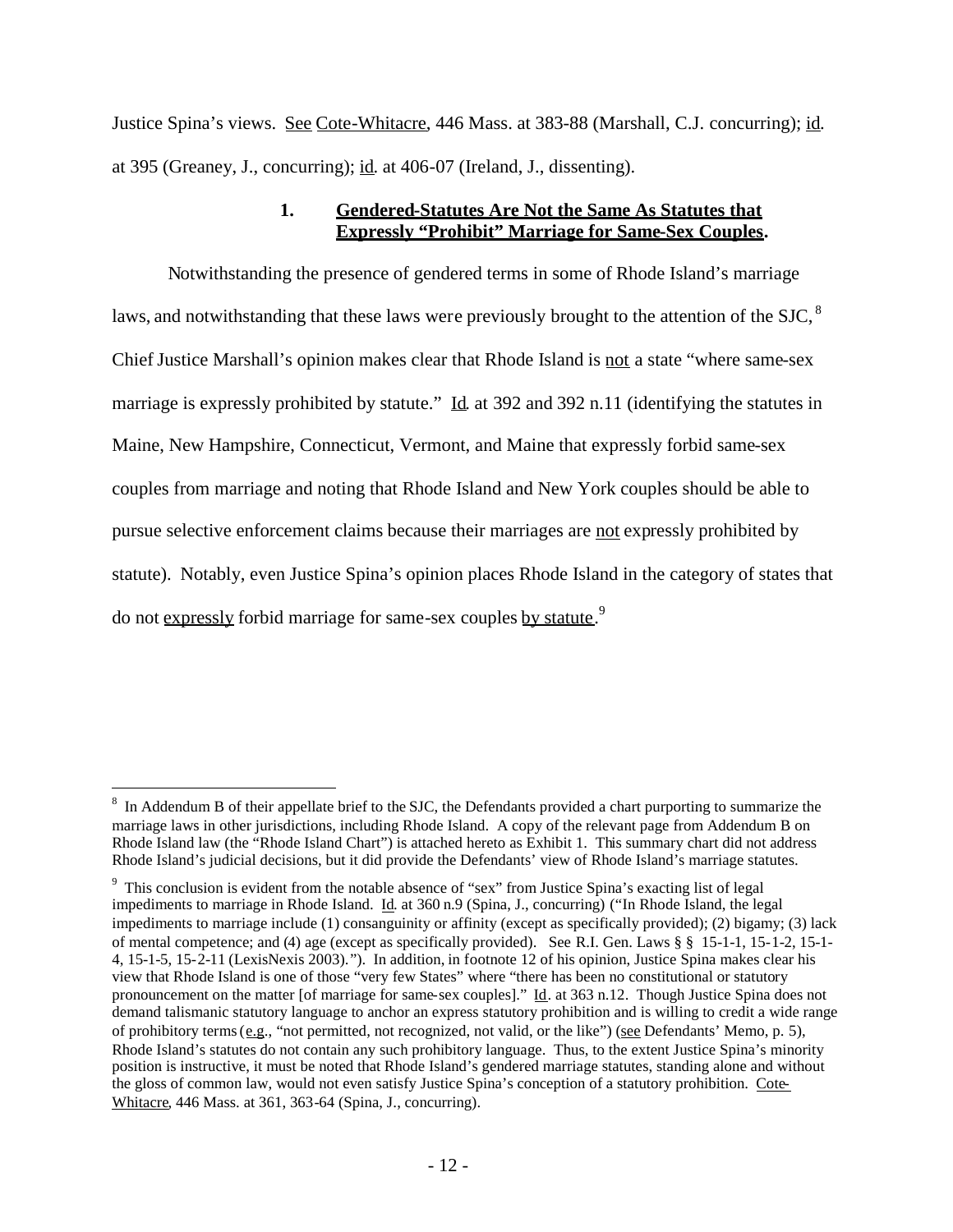## **a. Goodridge's interpretative approach has no relevance here.**

In the face of this reality, the Defendants urge this Court to decide this case by a different "interpretative" standard. Artfully, the Defendants invite this Court to interpret Rhode Island marriage statutes as this Court and the SJC interpreted G.L. c. 207 in Goodridge. See Defendants' Memo, pp. 5-6, 8. This Court should reject that invitation for three reasons. First, when deciding  $\overline{\text{Cote-Whitacre}}$ , the SJC had this very argument before them,  $^{10}$  $^{10}$  $^{10}$  and it apparently did not lead any of the Justices to conclude that Rhode Island statutes themselves contained an express prohibition against marriage for same-sex couples within the meaning of Section 12. See Section I(B)(1) of this Memorandum, supra. Second, the Defendants' interpretive gloss on Rhode Island's statutes engages in exactly the "plumbing" of Rhode Island law rejected by four justices of the SJC. Third, this argument overreaches in reliance on the use of the word "prohibit" in the text of  $Goodridge$ <sup>[11](#page-12-1)</sup> which has no bearing on the very specific meaning a majority of the SJC more recently ascribed in Cote-Whitacre to the term "prohibit" in Section 12.

Section 12 "directs our courts to employ a specific set of criteria for determining the law of another State." Id. at 387 n.4 (Marshall, C.J., concurring). Those criteria require an express statement of prohibition in the State's positive law. Those same criteria necessarily forbid a Massachusetts court from "plumbing" the law of another state "to fill in the gaps and interstices of statutes." Id. Pursuant to Section 12's directive, statutory silence or ambiguity in a home state's law ends the Section 12 inquiry in the

<span id="page-12-0"></span><sup>&</sup>lt;sup>10</sup> Defendants' Rhode Island Chart (in Addendum B to their appellate brief) noted the gendered-nature of some of Rhode Island's marriage statutes and essentially argued that these Rhode Island statues should be construed in the same manner that Goodridge construed G.L. c. 207. See Defendants' Rhode Island Chart, Exhibit 1 attached hereto.

<span id="page-12-1"></span><sup>&</sup>lt;sup>11</sup> When citing the "core" statutory analysis from  $\frac{Goodridge}{\text{one}}$  on page 5 of their Memorandum, the Defendants fail to note that they altered the text by underscoring the word "prohibit." Significantly, the original Goodridge text does not underline that word or imbue it with unique meaning.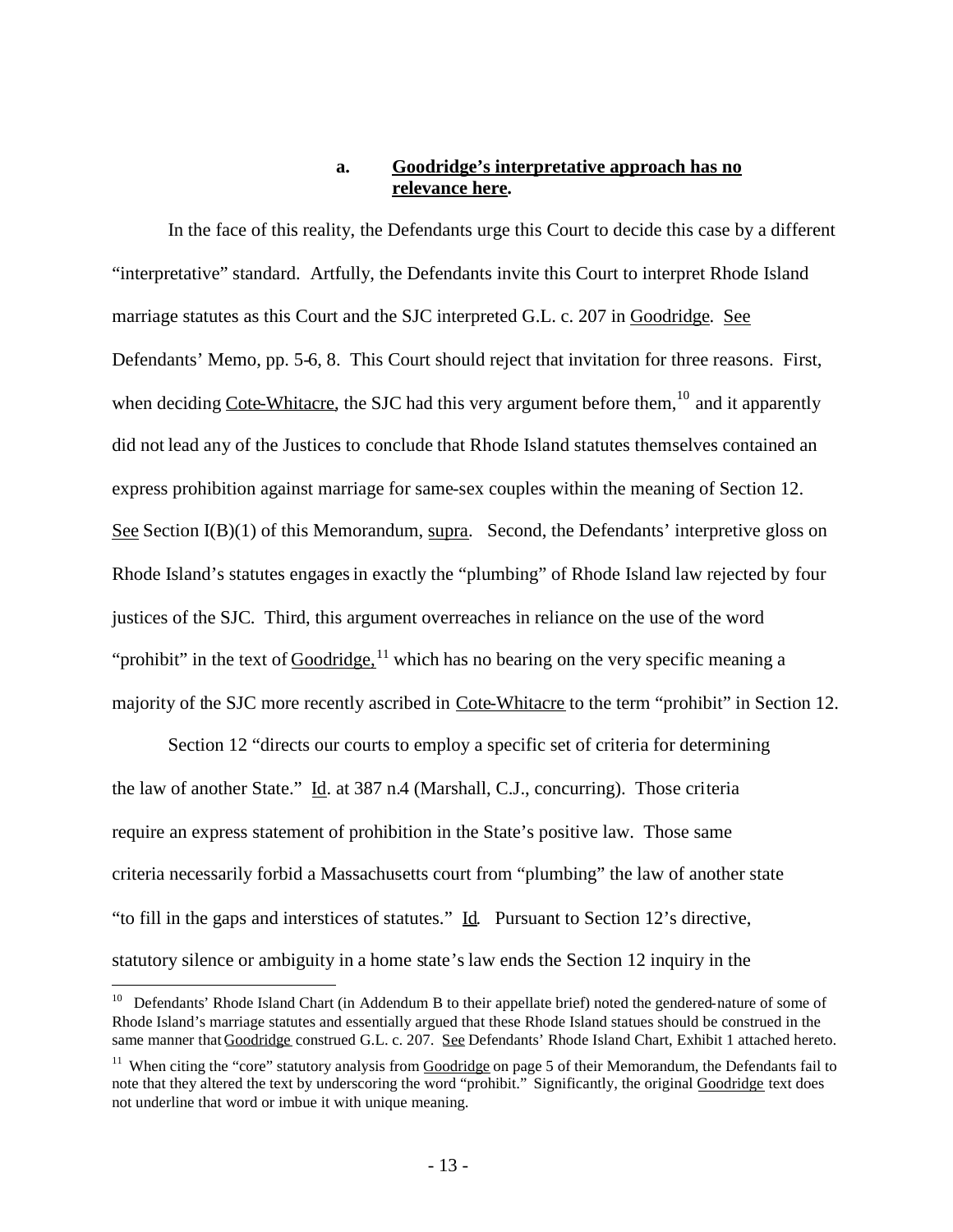non-resident couple's favor; it does not trigger a secondary, more-searching review.<sup>[12](#page-13-0)</sup> In contrast, Goodridge employed a multi-layered statutory interpretation that looked beyond the absence of a clear statement on marriage for same-sex couples: it included a top-tobottom review of the licensing and record-keeping provisions of G.L. c. 207; an analysis of the ordinary and common law meaning of the word "marriage;" and an assessment of legislative intent to employ that meaning. See Goodridge, 440 Mass. at 317-20; see also Goodridge, 14 Mass. L. Rptr. 591, 2002 WL 1299135 \*2-5 (Super. Ct. 2002) (Connolly, J.). Although willing to employ this wide-ranging inquiry in Goodridge where no exacting criteria were provided by statute, this investigative approach is exactly what Justices Marshall, Greaney, Cordy, and Ireland said should not be done when analyzing another State's law pursuant to Section 12. See Cote-Whitacre, 446 Mass. at 387 n.4; (Marshall, C.J., concurring); id. at 404 n.14 (Ireland, J., dissenting).

Further, Defendants' attempt to stretch the meaning of the word "prohibit" in Goodridge to coincide with the requisite inquiry under Section 12 is plainly specious. The SJC in Goodridge was in no way addressing the strictures of Section 12 and, further,

<span id="page-13-0"></span><sup>&</sup>lt;sup>12</sup> Section 12's constrained inquiry (i.e., searching for an express prohibitory statement and no more) properly results in non-resident couples being able to marry in Massachusetts even though they are not presently able to marry at home. The Justices readily acknowledged this possibility. Cote-Whitacre, 446 Mass. at 384 ("[T]he relevant question in this case is not what another State might do when confronted with two of its citizens of the same sex who wish to marry.") (Marshall, J. concurring).

If Section 12 does not bar Rhode Island couples from marrying here, the couples would still be subject to their home state's laws when they return home. Rhode Whether Rhode Island's law (including statutes, constitutional principles, and case law) would accord respect to these marriages in whole or in part is a question for another day. See id. at 363 ("It is not the province of this court to dictate to other States how to construe their own specific statutes and public policy when confronted with the issue whether to recognize a same-sex marriage performed in Massachusetts.") (Spina, J. concurring); id at 364 n.13 ("I need not analyze how the Defense of Marriage Act ... would affect the eight couples when they return to their home States.") (Spina, J., concurring); id. at 362 n.11 (discussing "voidable" marriages: "it is the province of the applicants' home State to decide whether and how to recognize the erroneously contracted marriage once the couple returns to their home State.") (Spina, J., concurring); id. at 389 n.7 ("[M]odern-day choice-of-law analysis calls for the weighing of a multitude of considerations, and that [] is difficult to predict in general terms how a court will resolve a matter implicating the choice of law.") (Marshall, C.J., concurring). Though the question of extra-territorial recognition is not before this Court, notably, Rhode Island does follow the celebration rule of marriage, recognizing marriages that are valid where celebrated even if the marriages could not have been entered directly in Rhode Island. See, e.g., Ex Parte Chace, 58 A. 978 (R.I. 1904).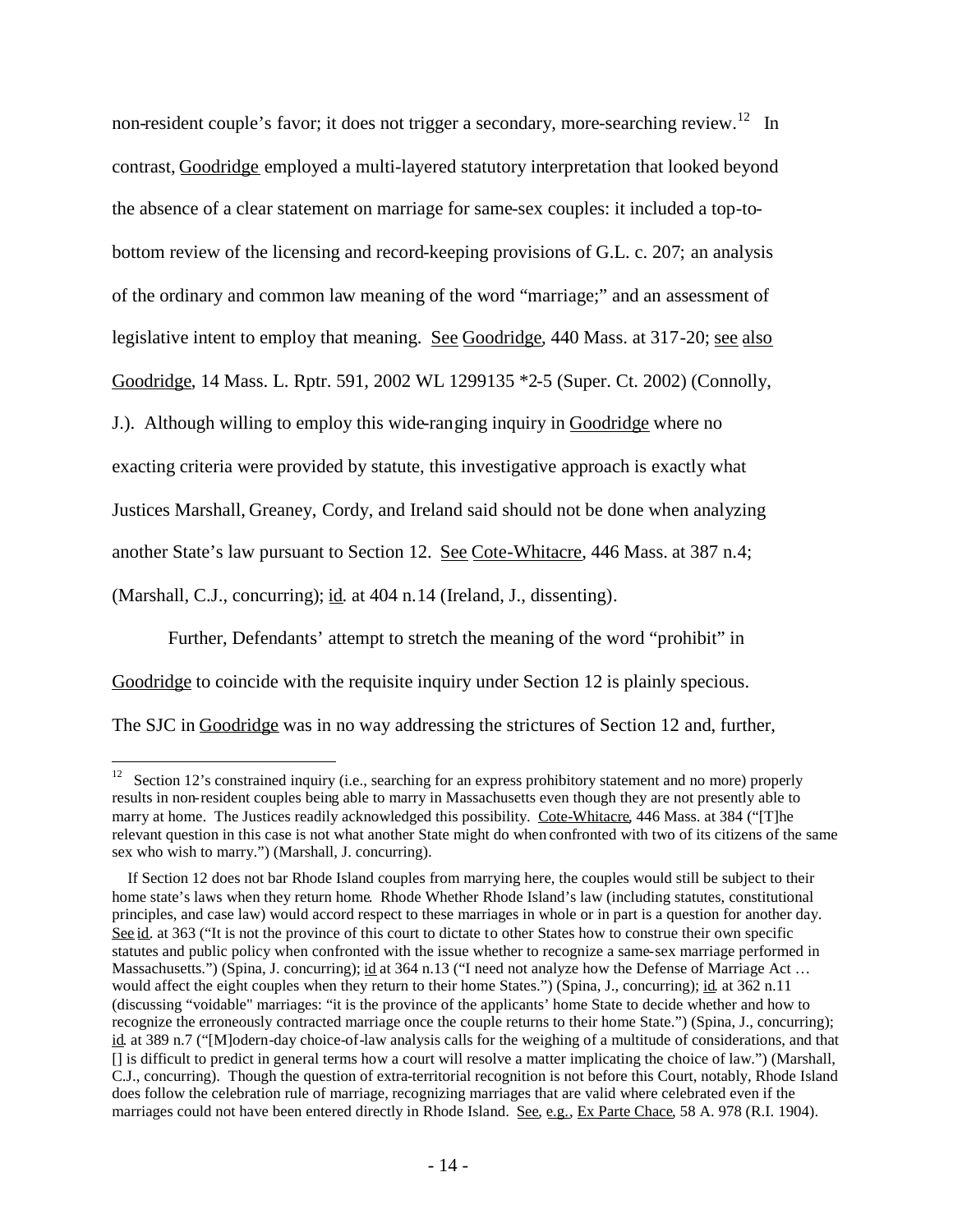in no way found there to be an explicit prohibition in G.L. c. 207. Rather, the Court's opinion recognized the lack of an explicit prohibition in G.L. c. 207, but concluded, based on the aforementioned analysis, that these laws "could not be *construed* to permit same-sex couples to marry." Goodridge, 440 Mass. at 320 (emphasis added). This misreading of the SJC's opinion in Goodridge should have no influence on this Court's consideration of Rhode Island law.

### **b. Rhode Island's marriage statutes are not comparable to Vermont's.**

Defendants also err in equating Rhode Island's use of gendered-terms in some of its marriage-related statutes with Vermont's express statutory prohibition. See Defendants' Memo, p. 7. In referencing only the precise statutory citation provided in footnote 11 of Chief Justice Marshall's opinion, Cote-Whitacre, 446 Mass. at 392 n.11, the Defendants distort how clearly the Vermont Legislature spoke in the wake of Baker v. Vermont, 744 A.2d 864 (Vt. 1999), the case where the Vermont Supreme Court found a constitutional violation in the exclusion of same-sex couples from the protections of marriage, but left the remedy initially with the Legislature.

Squarely faced with the obligation to rectify the constitutional offense in Vermont's discriminatory marriage laws, in the Spring of 2000, the Vermont Legislature enacted Vermont's civil union law. See 1999 Vt. Acts & Resolves 91 (the "Civil Union Law") (attached as Exhibit 2). This law created a separate legal institution for same-sex couples and amended Vermont's marriage statutes to make clear that the Legislature contemplated marriage as the union of one man and one woman. Id. at Section 3 (codifying Vt. Stat. Ann. Tit. 15 §1201(4) ("'Marriage' means the legally recognized union of one man and one woman.")); and Section 24 (codifying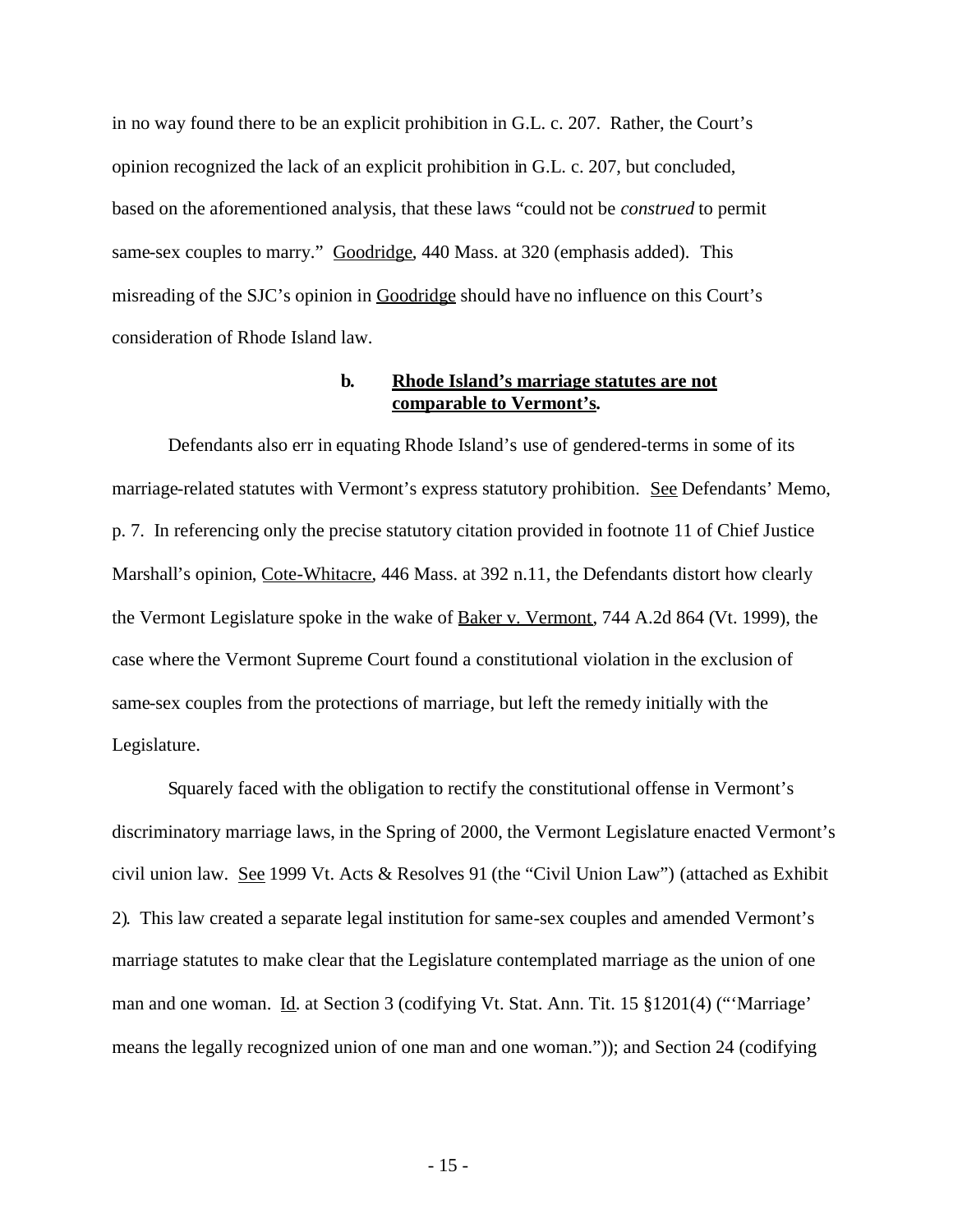Vt. Stat. Ann. Tit. 15 §8) ("Marriage is the legally recognized union of one man and one woman.").

When it created civil unions, the Legislature expressly codified the Vermont Supreme Court's holding that Vermont marriage statutes did not authorize marriages of same-sex couples, and that therefore, same-sex couples were barred from marrying under Vermont marriage statutes. Contrary to the Defendants' depiction of Vermont marriage law, the legislative findings and provisions of the Civil Union Law make clear that same-sex couples are expressly excluded from marriage under Vermont's marriage statutes. In Section 3 of the Civil Union Law, the Vermont Legislature sets the requisites of a civil union and expressly requires the parties to the civil union to *"[b]e of the same sex and therefore excluded from the marriage laws of this state*." Id. (codified as Vt. Stat. Ann. Tit. 15, §1202(2) (emphasis added)); see also id. at Section 1 (Legislative Findings (1) and (10)). Thus, the history of the Civil Union Law's enactment, as well as its specific language, conveys that the Vermont Legislature squarely considered the eligibility of same-sex couples to marry and spoke against it.

In contrast, Rhode Island's marriage statutes, at most, only use gendered terms.<sup>[13](#page-15-0)</sup> Nowhere do Rhode Island's marriage statutes expressly say that same-sex couples may not marry or even that marriage is a legal union between a man and a woman. Defendants only urge this Court to divine that conclusion. Simply put, no comparison between Rhode Island's and Vermont's statutes could yield the conclusion that they are similarly situated for purposes of Section 12.

<span id="page-15-0"></span><sup>&</sup>lt;sup>13</sup> But see Rhode Island's statute governing the gender of words in statutes, R.I. Gen. Laws  $§$ 43-3-3 ("Every word importing the masculine gender only may be construed to extend to and to include females as well as males.")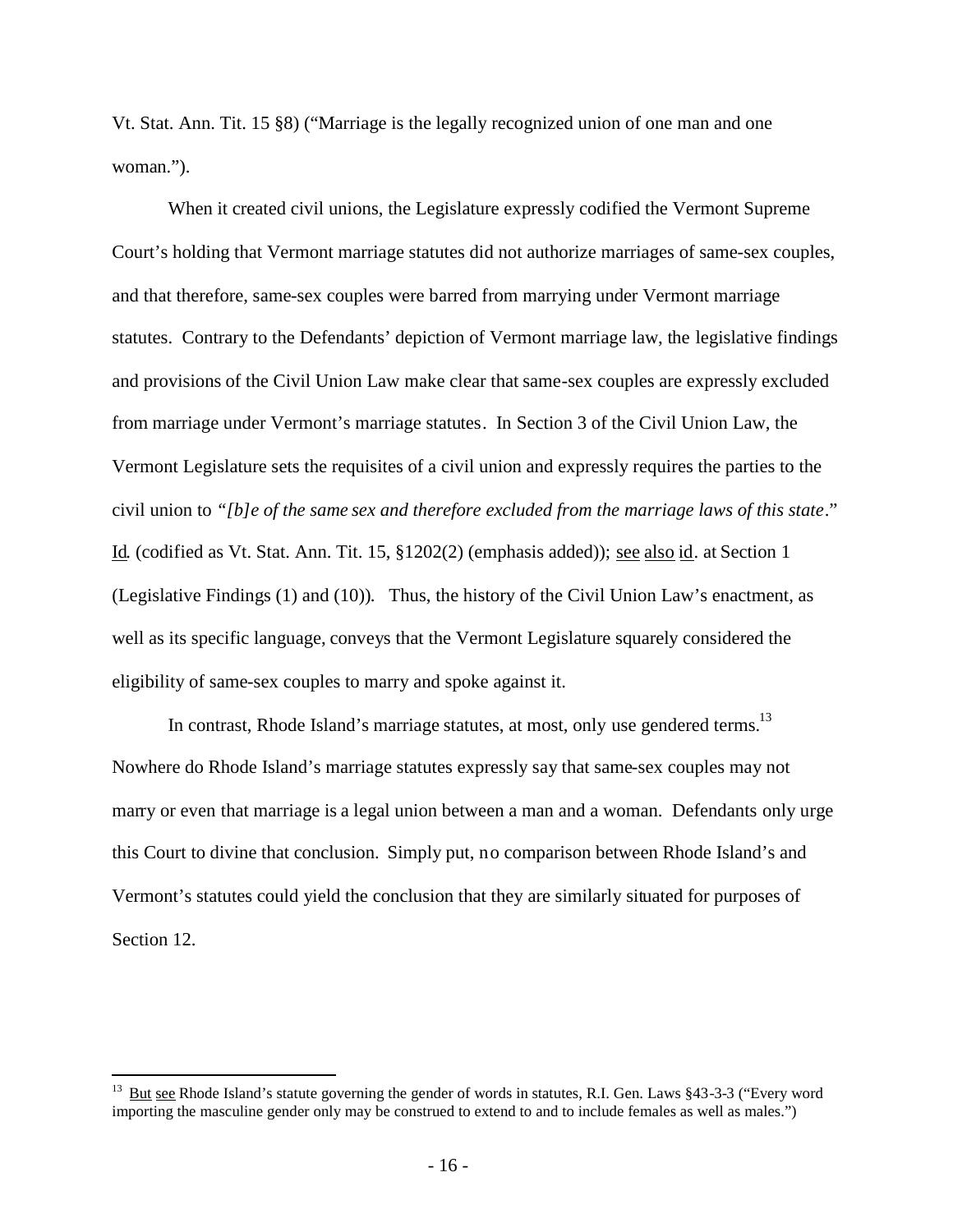# **2. Judicial Decisions That Describe Marriage in Gendered-Terms Are Not the Same As Decisions that Expressly "Prohibit" Marriage for Same-Sex Couples.**

Defendants cite DeMelo v. Zompa, 844 A.2d 174, 177 (R.I. 2004), for the proposition that only different-sex couples may marry outside Rhode Island's statutory framework for marriage, *i.e.*, enter into a common-law marriage. See Defendants' Memo., pp. 8-9. However, DeMelo, simply cannot be read to carry that weight. The DeMelo court never considered the question of who is eligible for common-law marriage or otherwise used the term "husband and wife" in an exclusive way. Although the **DeMelo** court placed great emphasis on whether the couple at issue, which happened to be a man and a woman, had joint bank accounts or designated each other as beneficiaries of their retirement accounts, which incidentally Plaintiffs Becker and Norton do, the sexes of the parties in DeMelo were not an issue in the case.

Defendants also cite State v. Downing, 175 A. 248, 249 (R.I. 1935), as proof that the common law of Rhode Island defines marriage as between a man and a woman. Yet, much like DeMelo, this case does not address a same-sex couple or otherwise use the term "husband and wife" in an exclusive way. If the term "spouses" were substituted for "husband and wife," the decision would not be altered in any way.

As Defendants implicitly concede, neither of these Rhode Island cases "expressly prohibit" marriage for same-sex couples. As such, Justices Marshall, Greaney, and Cordy and would not rely upon them to bar Plaintiffs Becker and Norton from marriage in Massachusetts under Section 12.